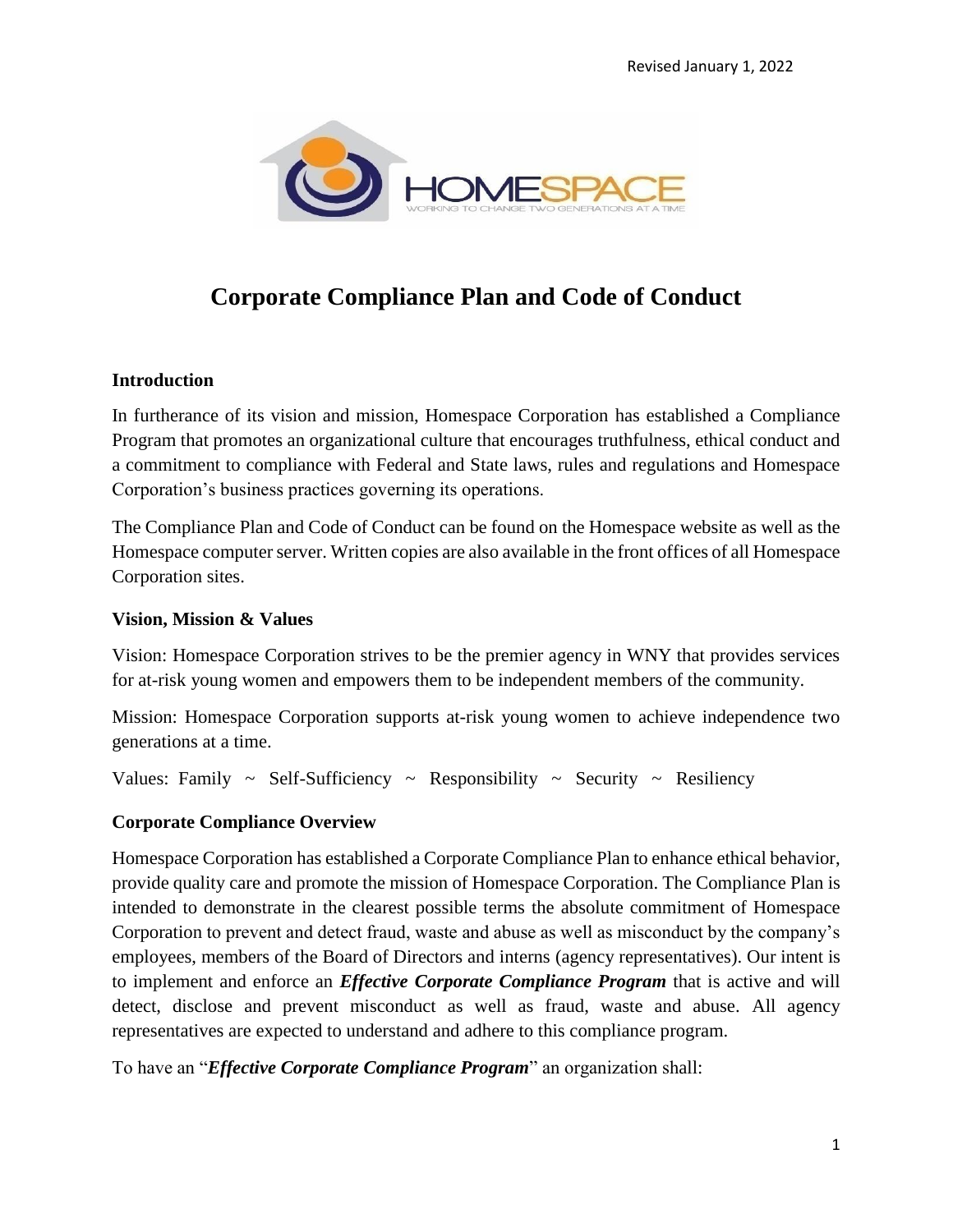- Promote an organizational culture that encourages ethical conduct and a commitment to compliance with the law
- Exercise due diligence to prevent and detect both intentional criminal conduct and unintentional errors
- Perform Risk Assessments to identify areas of most likely concern and diligently perform audits and monitoring in such a manner that intentional misconduct and unintentional errors would be expected to be discovered
- Ensure that the compliance program is reasonably designed, implemented and enforced so that the program is generally effective in preventing and detecting improper conduct

Homespace Corporation maintains and promotes an effective Compliance Program through adherence to the following eight (8) elements:

- 1. Development of written policies and procedures, including a Code of Conduct
- 2. Designation of a Compliance Officer
- 3. Education and Training
- 4. Open lines of communication to the responsible compliance position
- 5. Disciplinary policies to encourage good faith participation
- 6. Systems for identifying compliance risk areas including self-monitoring and internal auditing
- 7. Systems for responding to, investigating and correcting compliance issues
- 8. A policy of non-intimidation and non-retaliation

## **Board of Directors' Understanding and Commitment**

The Board of Directors of Homespace Corporation fully supports that one of their primary responsibilities is to oversee that the operations of the company are guided by policies which foster a culture of integrity. As such, the Board of Directors has adopted this Compliance Plan, and policies and procedures aimed at detecting and preventing Medicaid fraud, waste and abuse as more fully attested to in the Compliance Plan Adoption Certificate.

## **Code of Conduct**

## **Overview**

Homespace Corporation is committed to providing services in compliance with the letter and spirit of applicable laws and regulations. As each agency representative functions as an agent of the company, it is important that each person conduct themselves with absolute integrity at all times. Violation of Federal and State rules and guidelines can result in harsh penalties imposed on the company, its managers and individual employees. The Code of Conduct is designed to provide guidelines to avoid risk for all.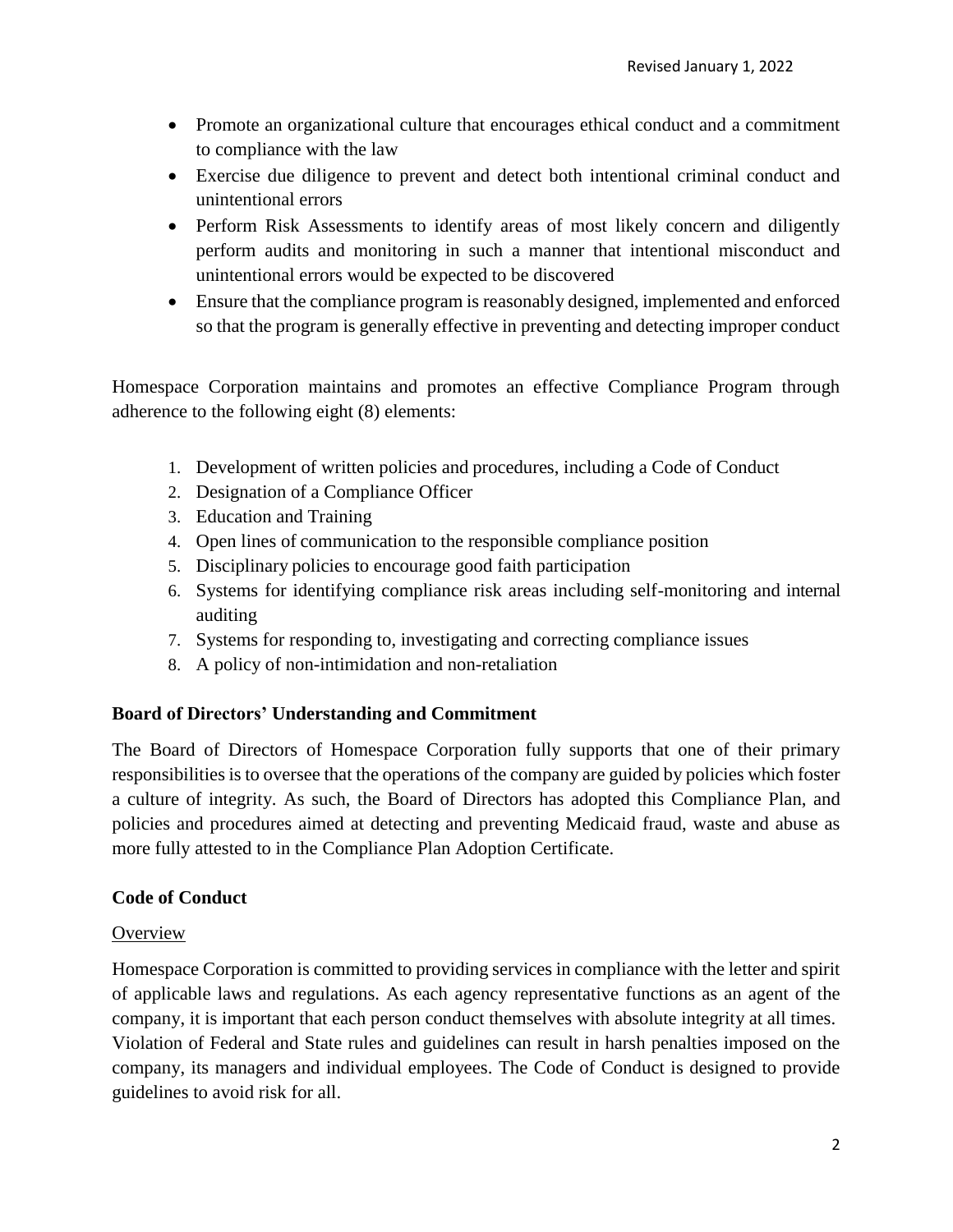The Code of Conduct is a formal statement of the Agency's commitment to the standards and rules of ethical conduct.

Compliance with legal requirements, company policies and procedures, and this Code of Conduct is a condition of employment. All agency representatives must comply with this Code, immediately report any alleged violations of wrongdoing, and assist management and compliance personnel in investigating allegations of wrongdoing.

If any agency representative has a question regarding this Code of Conduct or whether a situation is in violation of the Homespace Corporation Compliance Plan, Federal and/or State regulations, they should immediately contact their direct supervisor, the Compliance & Quality Assurance Officer (QACO), or call the Confidential Compliance Helpline at 716-220-7538.

# Shared Values

Maintaining high ethical and legal standards is not easy and sometimes requires difficult choices. Commitment to these standards should never be compromised for personal, financial, professional or other business objectives. Supporting our Code of Conduct is our commitment to the following shared values:

- We recognize the unique value of each person
- We believe that every person served and all co-workers should be treated with respect
- We believe that our business should be conducted with absolute and unyielding integrity, in accordance with all industry standards and government regulations
- Homespace Corporation is an equal opportunity workforce and no one shall discriminate against any individual with regard to race, religion, sex (including gender identity, sexual orientation, and pregnancy), national origin, age (over 40), disability or genetic information or any other protected category or status

## Standards for All Agency Representatives

Honesty and Lawful Conduct: All agency representatives must be honest and truthful in all of their dealings. Agency representatives must avoid doing anything that is, or might be, against the law. Agency representatives must be knowledgeable about, and comply with all applicable laws and regulations, agency codes of conduct, policies and procedures. Any agency representative who is unsure whether an action is lawful, are required, prior to action, to review it with their direct supervisor or the CQAO.

Confidentiality: All agency representatives must keep all information concerning the individuals they serve in strict confidence in keeping with all confidentiality laws and regulations including HIPAA, the HITECH Act, and Homespace Corporation's confidentiality policies and procedures.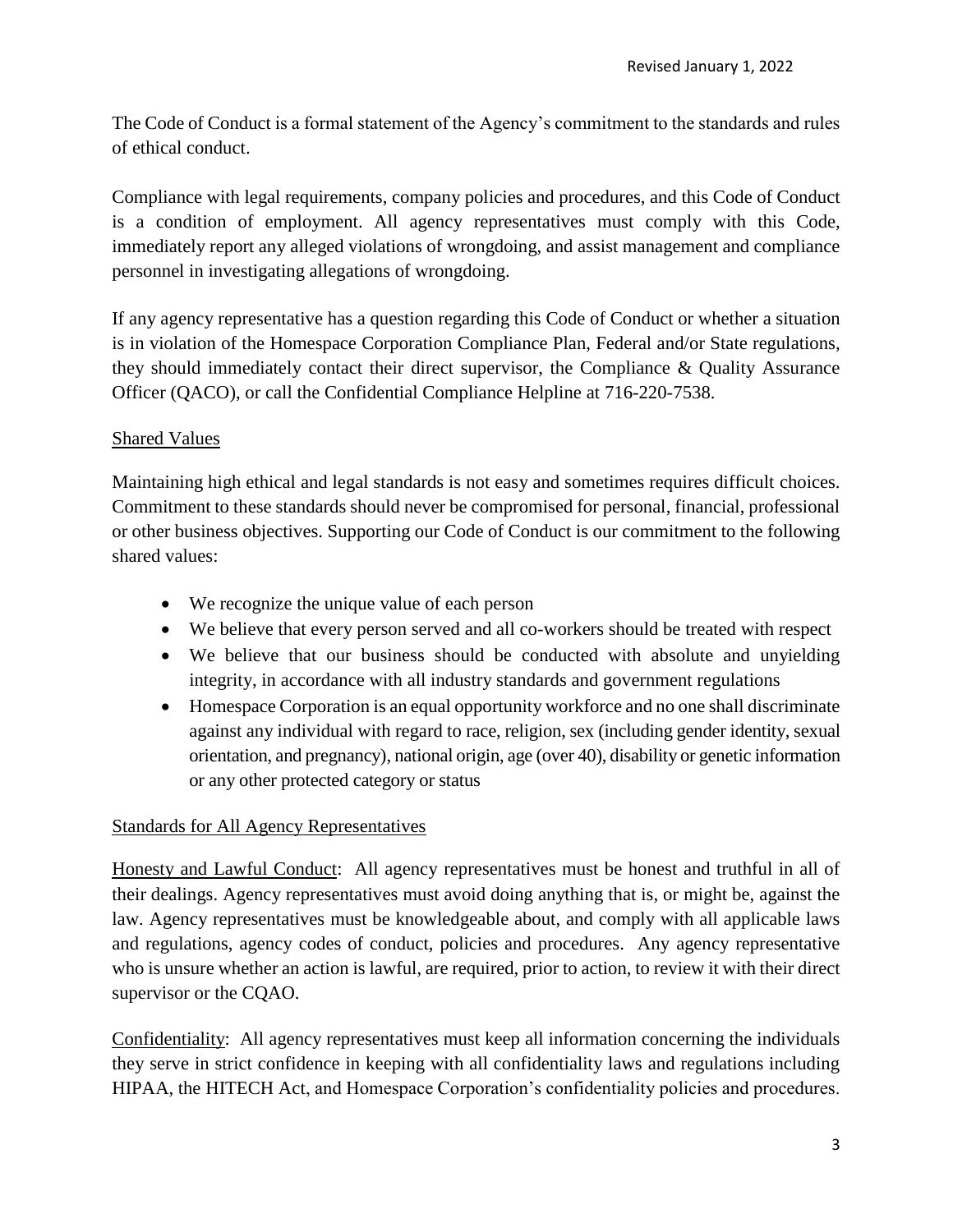Such information shall not be disclosed to anyone unless authorized by the individual or his/her representative, or otherwise as permitted or required by law. Open and closed records, in both electronic and paper formats, must be handled as confidential by the standards cited above. All agency representatives are expected to maintain the integrity of all service records. All questions about these policies and procedures should be directed to the CQAO or the Human Resources department.

Business Information: Agency representatives may not disclose or release any confidential information relating to Homespace Corporation's operations, including pricing data, cost data, operating results, strategic plans, marketing techniques and supplier and subcontractor information.

Billing: All claims submitted for payment must be accurate and truthful, and reflect only those services and supplies that were properly ordered and provided. Suspected errors in coding or billing should be reported to your direct supervisor, the Administrative Director or the CQAO.

Documentation: Agency representatives are required to provide reliable documentation of all services rendered and must not destroy any information which is considered part of the clinical record. Additionally, in accordance with the Sarbanes-Oxley Act, it is a crime to alter, cover up, falsify, or destroy any document with the intent of impeding or obstructing any official proceeding. Agency representatives must record and report all agency, client and financial information fully, accurately, and honestly. Records include, but are not limited to, records of the people we serve, documentation of services, accounting books or records, financial statements, timesheets or records, expense reports, vouchers, bills, payroll, claims payment records, correspondence, and any other method of communication. Agency representatives must not omit or conceal any relevant information. Falsification of service documentation is a reportable offense to the Office of Medicaid General (OMIG). All documents are the property of Homespace Corporation.

Fair Dealing: All agency representatives have an obligation to ensure that services and business activities are conducted in an objective manner and are not motivated by a desire for personal or financial gain. Agency representatives are required to disclose any situation in which financial or other personal considerations may compromise or appear to compromise:

- an employee's business judgment;
- delivery of services;
- the ability for an employee to do his or her job.

Agency representatives are expected to deal fairly with providers, contractors, people we serve, and competitors. Agency representatives are not to accept gifts, gratuities, free trips, personal property, or other items in excess of \$25.00 from an outside person (i.e. salesperson, vendor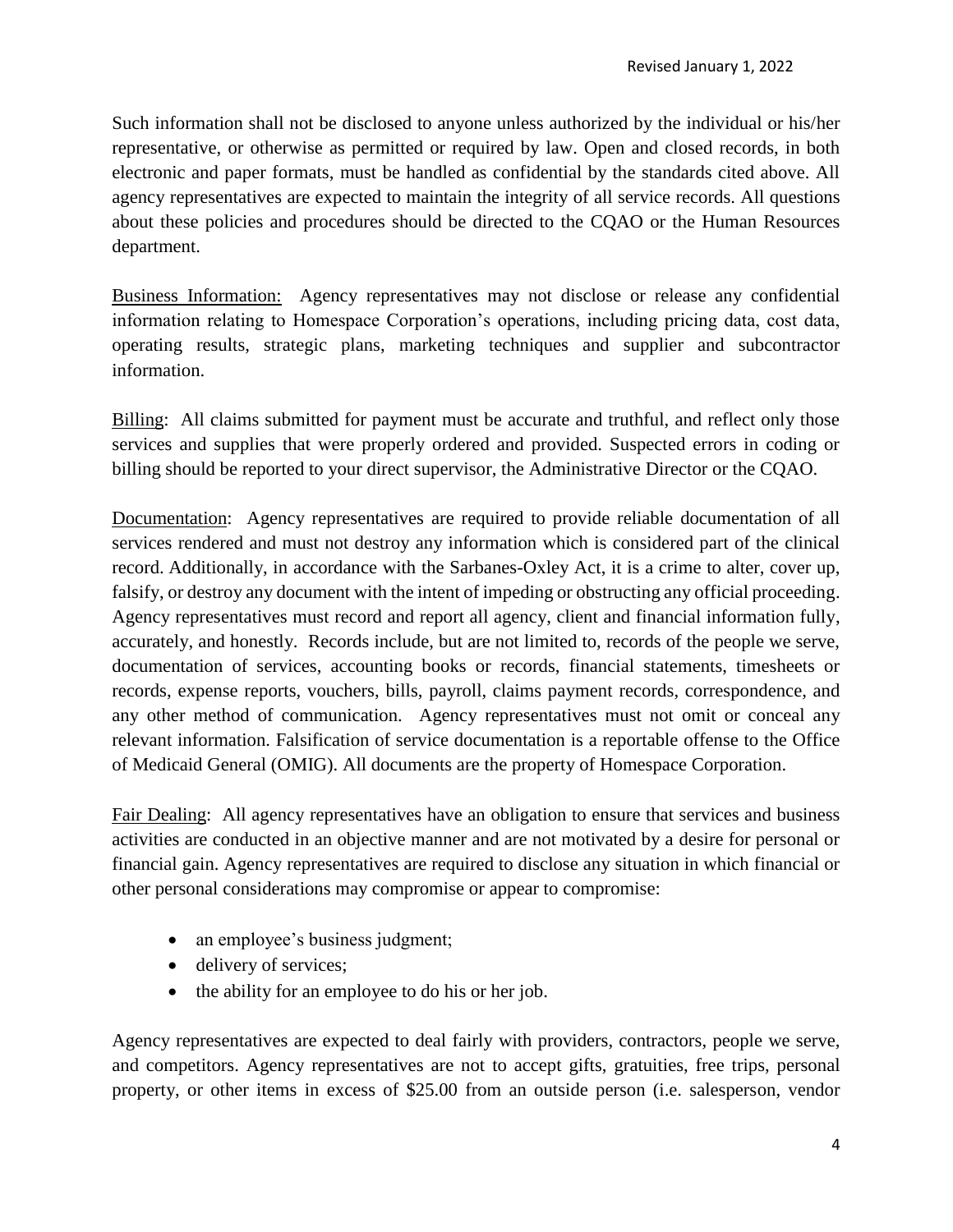representatives, service representatives or client's family member) or organization. It is NEVER permissible to accept a gift of cash in any amount. It is never permissible to accept personal gifts from any client with the exception of gifts of nominal value.

Kickbacks and rebates in cash, credit, or other forms are prohibited. Use of the Agency's funds or assets for any improper purpose is strictly prohibited. If you are aware of, or have reason to believe that funds or assets are being improperly used, you must report this immediately to your direct supervisor or the CQAO.

Credentials: Agency representatives are required to maintain the appropriate credentials and obtain the appropriate continuing education and updates which may be required for them to perform their job and shall be required to provide evidence of such. Additionally, agency representatives must notify the Human Resources department if there is a lapse in, or revocation of, any of the required credentials or licensure, including a driver's license and automobile insurance if it is required for their position within the company. See Credentialing and Licensing Policy and Procedure for additional information.

Employment Environment: Homespace Corporation is committed to creating a safe and professional workplace where employees and others are treated with respect and without regard to their race, religion, sex (including gender identity, sexual orientation, and pregnancy), national origin, age (over 40), disability or genetic information or any other protected category or status. Unlawful discrimination or harassment of any sort including sexual harassment will not be tolerated. Homespace also does not tolerate retaliation against an employee who, in good faith, raises a valid concern regarding harassment or discrimination. All such discrimination, harassment, and/or retaliation is, therefore, strictly prohibited. All agency representatives must exhibit and promote respect, integrity, trust, and teamwork in the workplace and must comply with this policy prohibiting discrimination and harassment in all facets of the Agency's work. See the Employee Handbook for additional information.

Workplace Diversity: Homespace is committed to providing a diverse and equitable workplace, one that enables us to serve our employee's, our client's, and our community effectively. We recognize the disparities faced by marginalized populations throughout our community and the United States. We believe in the value of diversity and the importance of including and respecting all individuals without regard to race, religion, color, gender, nationality, sexual orientation, physical disability and age. We understand that in order to create a genuinely equitable and inclusive environment for all people, it's necessary to identify and eliminate any challenges that exist within our organization.

Health and Safety: Homespace Corporation strives to provide each agency representative with a safe and healthy work environment. Each agency representative has responsibility for maintaining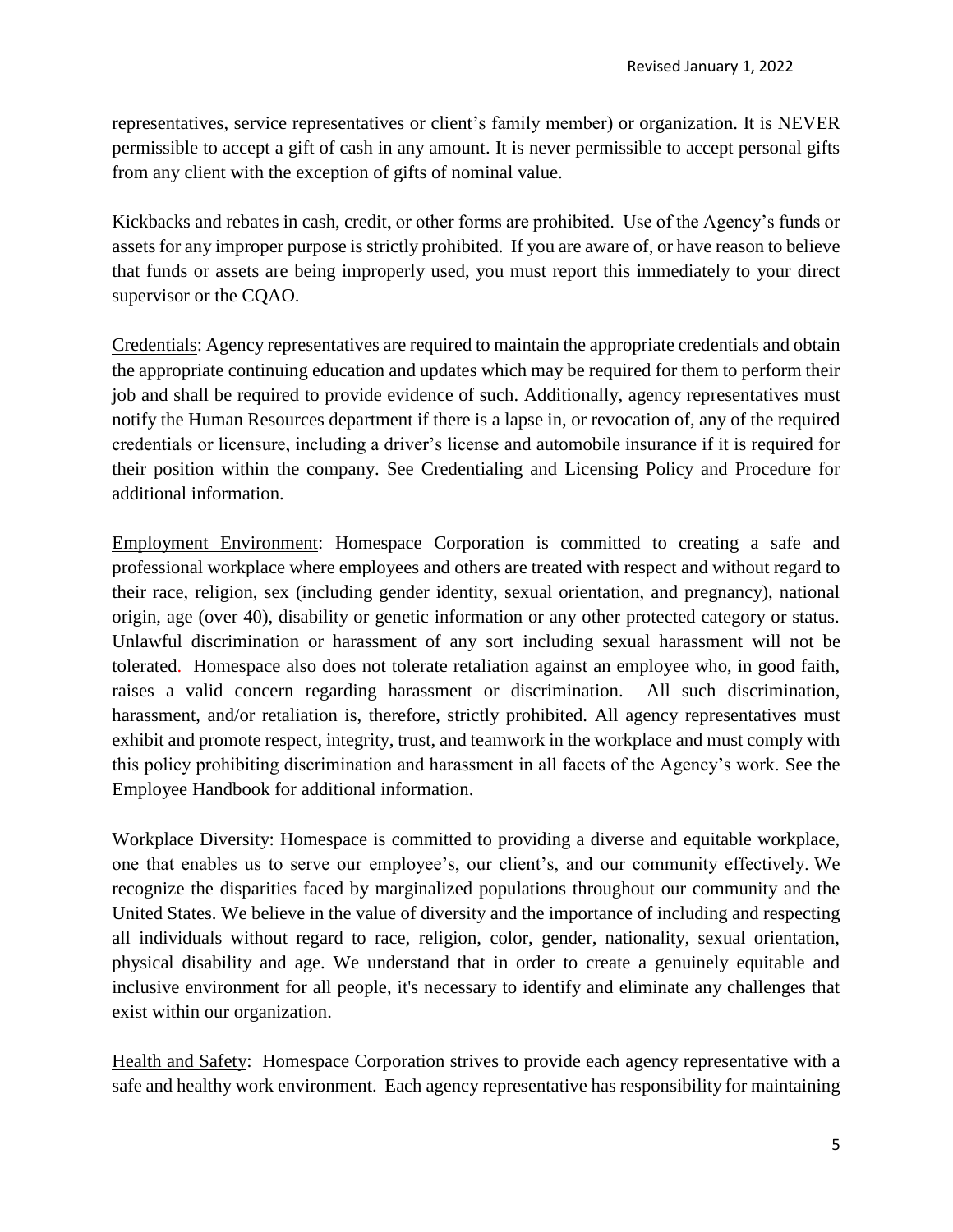a safe and healthy workplace for all by following health and safety rules and reporting accidents, injuries and unsafe equipment, practices or conditions.

Violence and threatening behavior are not permitted. No firearms or weapons of any kind will be allowed on Homespace Corporation property at any time. See Firearms and Weapons Policy and Procedure for additional information.

Agency representatives should report to work in the condition to perform their duties, free from the influence of drugs or alcohol. The use of alcohol, marijuana or illegal drugs in the workplace will not be tolerated.

Conflict of Interest: All key employees and directors must disclose any actual or potential conflict of interest to ensure that the integrity of Homespace Corporation's operations is not compromised. All key employees and directors must disclose to the Board of Directors any financial interest that they or a member of their family have in any entity that does business with Homespace Corporation in accordance with Homespace Corporation's Conflict of Interest Policy.

#### Contact by Regulatory Agencies

From time to time regulatory authorities conduct unannounced audits or visits. All agency representatives are required by Homespace Corporation to fully cooperate, honestly and in a professionally courteous manner with all such regulatory authorities. As indicated in Homespace Corporation's policies, upon contact by any regulatory authority for audit or investigation purposes, the agency representative should immediately contact the CQAO to inform them of the audit or visit and to obtain the CQAO'S assistance in dealing with the audit or visit.

#### Seeking Guidance and Reporting Violations

Agency representatives must report any actual or suspected violations of this Code of Conduct, any applicable law or regulation, or policy and procedure to their direct supervisor or the CQAO. A Compliance Helpline is also available for confidential reporting of such issues. The Compliance Helpline number is 716-220-7538.

When an actual or suspected violation of this Code of Conduct, any applicable law or regulation, or policy and procedure is reported to any agency representative, it must be promptly referred to the CQAO. Steps will be taken to protect confidentiality and anonymity, when appropriate and warranted. Homespace Corporation will not tolerate any form of retaliation against a person who makes a good-faith report in accordance with this Code of Conduct.

All agency representatives must cooperate fully and honestly in any investigation into a reported violation of this Code of Conduct, any applicable law or regulation, or policy, procedure, or practice.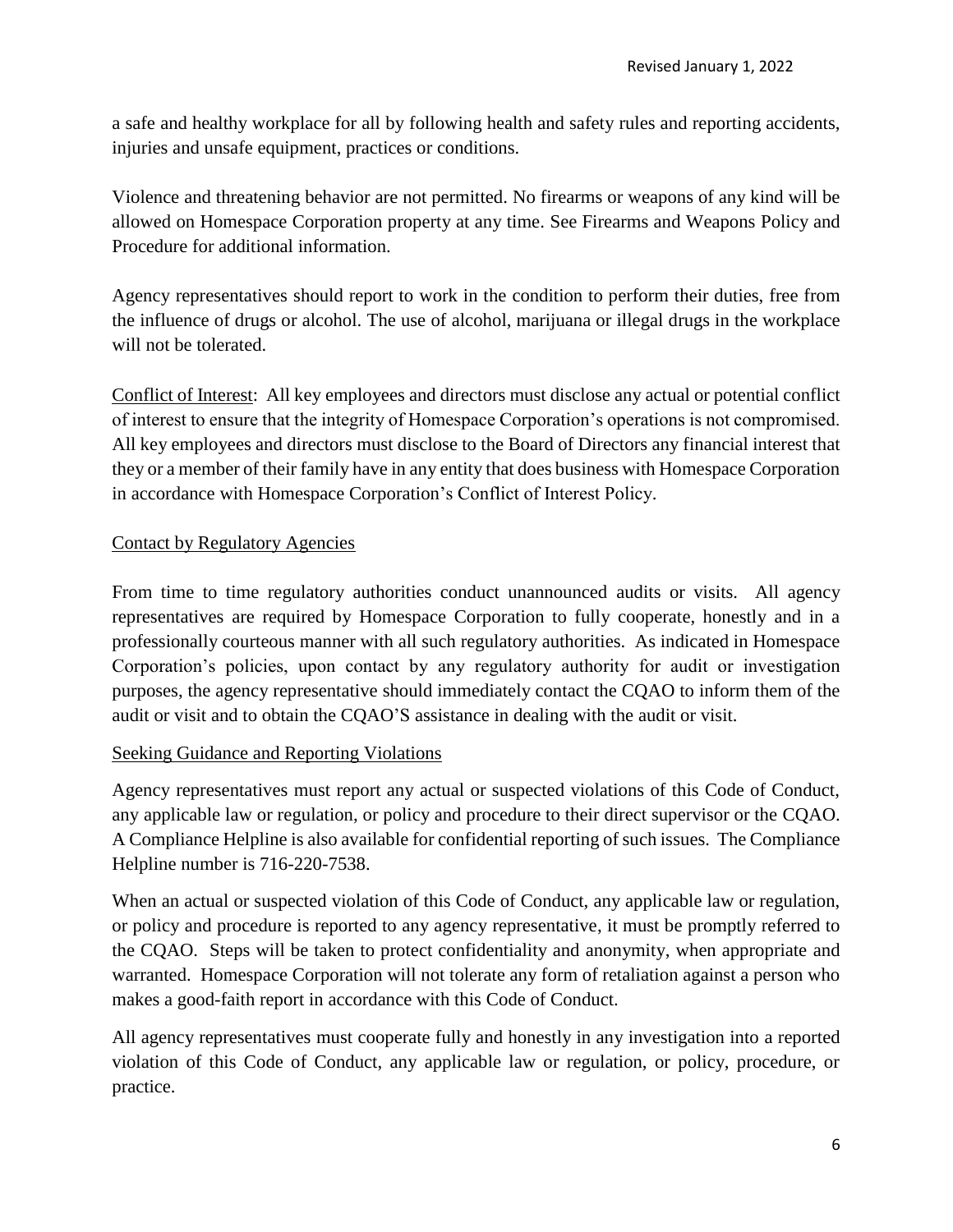#### Corrective Action and/or Discipline

Any agency representative who violates or knowingly fails to report any violation of this Code of Conduct, any applicable law or regulation, or policy, procedure, or practice is subject to appropriate disciplinary action, up to and including termination.

Disciplinary action may range from a warning, to suspension up to and including termination, depending upon the nature of the incident and the relevant surrounding circumstances. Disciplinary policies will be fairly and firmly enforced.

#### Your Responsibilities

- $\checkmark$  Attend required training, and read and understand the Homespace Corporation Corporate Compliance Plan, Corporate Compliance policies and procedures, and Code of Conduct.
- $\checkmark$  Follow the Agency's Code of Conduct and abide by all policies and procedures, guidelines, and Federal and State laws and regulations.
- $\checkmark$  Be alert to any situation that could violate the Agency's Code of Conduct, policies and procedures, guidelines, and Federal and State laws and regulations.
- $\checkmark$  Promptly report any issues, concerns, violations or suspected violations to your direct supervisor, other management staff, the CQAO, or the Executive Director.

#### **Compliance & Quality Assurance Officer**

The Compliance & Quality Assurance Officer (CQAO) oversees the Corporate Compliance Program, and the planning and implementation of the agency's general quality assurance/quality improvement program. The CQAO is responsible for the day to day operation of the Compliance Program, reviewing any compliance issues/concerns and conducting investigations when necessary, ensuring the BOD, management team and employees are in compliance with the rules and regulations of Federal and State laws and oversight regulatory agencies and that all corporate policies are accurate, current and being followed in a behavior that complies with the company's Code of Conduct. The CQAO maintains direct lines of communication to both the Executive Director and the Board of Directors.

#### **Corporate Compliance Resource Group**

The Corporate Compliance Resource Group supports the CQAO with directing the Compliance Plan. The group is comprised of the CQAO, the Executive Director and members of the management team. The group is a resource for the CQAO and serves as a mechanism for maintaining a healthy compliance program. The Corporate Compliance Resource Group meets as needed to review the status of the Corporate Compliance Plan, present and discuss potential compliance concerns, any ongoing issues, and recommends changes to the program.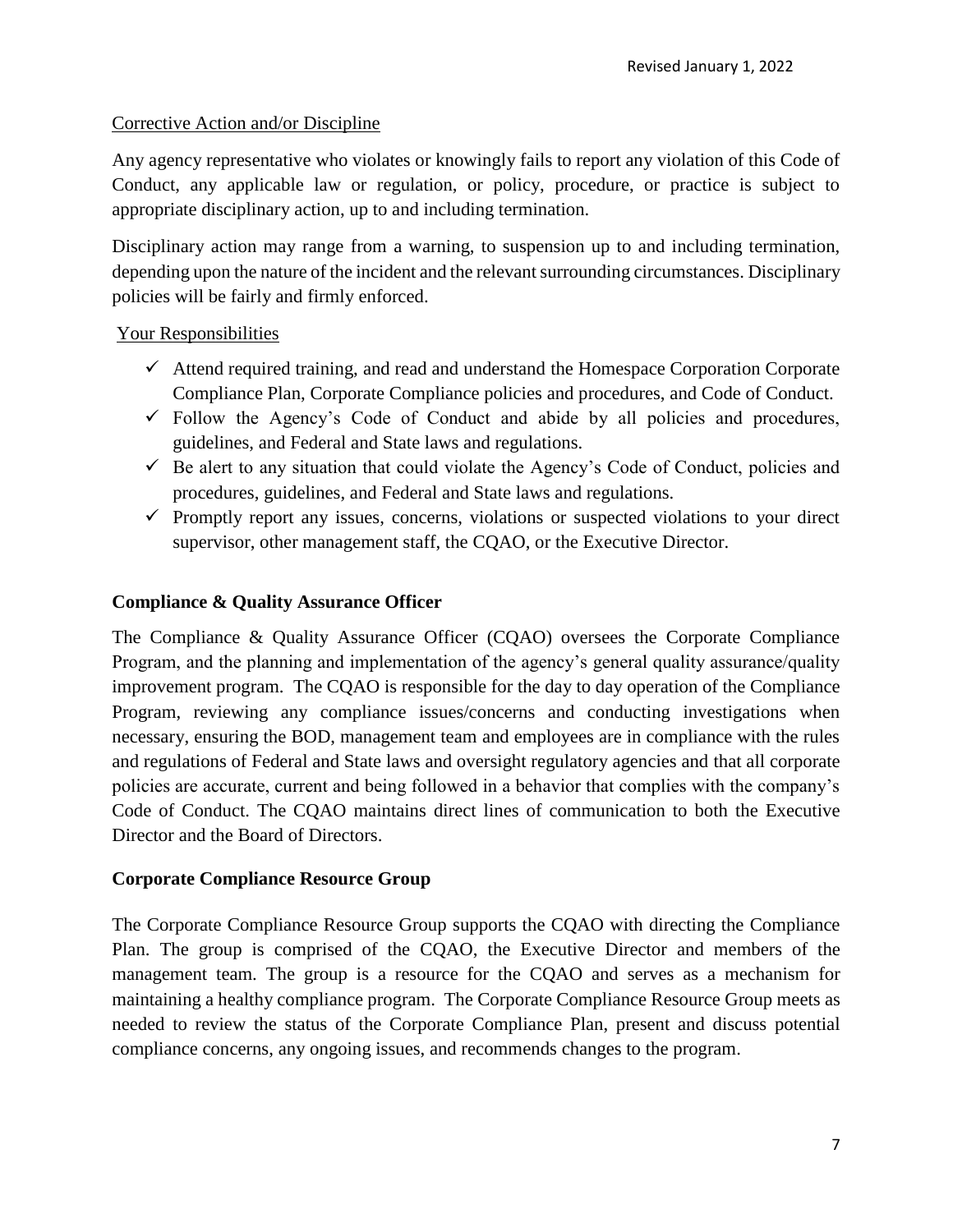#### **Board of Directors' Responsibility**

The Board of Directors accepts its ultimate responsibility for ensuring that the company maintains an Effective Corporate Compliance Program, and is guided by policies and procedures that are aligned with the Compliance Program Guidance (CPGs) given by the Office of Inspector General (OIG) and State regulations. Board Members are obligated to exercise general supervision and control over company operations, and while not expected to serve as compliance officers, they are expected to oversee Senior Management's operation of the Compliance Plan. Once presented with information that should cause concerns to be raised, Board Members are then obligated to make further inquiry until such time their concerns are satisfactorily addressed and resolved.

#### **Compliance Training and Education**

Homespace Corporation is committed to providing adequate training to all agency representatives so that they are aware of and understand all aspects of the Homespace Corporation Compliance Plan, the Code of Conduct and relevant government regulations. Training is mandatory and a condition of continued employment.

All new agency employees are required to complete Corporate Compliance training during New Employee Orientation. The CQAO or her designee is responsible for all communications and training involving the Compliance Plan. The training includes but is not limited to the nature and scope of the Compliance Plan and Code of Conduct, information on preventing and detecting fraud, waste and abuse, methods to report violations, Whistleblower Protection, disciplinary measures for violating the plan as well as an overview of HIPAA. The training may be supplemented by specific regulatory training. Additionally, staff will review and sign the Confidentiality & Disclosure Agreement at time of hire.

#### **Homespace Corporation Confidentiality & Disclosure Agreement**

All organizational information and information on those served is protected by laws and regulations including HIPAA and the HITECH Act, and Homespace Corporation policies and procedures. The intent of these laws, regulations, and policies is to ensure that confidentiality is maintained and information is used for agency purposes only.

In my role, I may see or hear confidential information in any form (oral, written, electronic) regarding individuals receiving services, agency representatives (employees, volunteers, consultants, contractors), and agency practices (i.e. policies, procedures, plans, memos, financial records). All agency information, whether in electronic or written format, is confidential and may not be released or shared with others outside the agency except as required by law or regulation. Only authorized agency representatives may approve the release of information to a third party.

I agree to and acknowledge the following:

• I will protect the privacy of all information relating to clients (including names and all Protected Health Information), employees, and other agency representatives.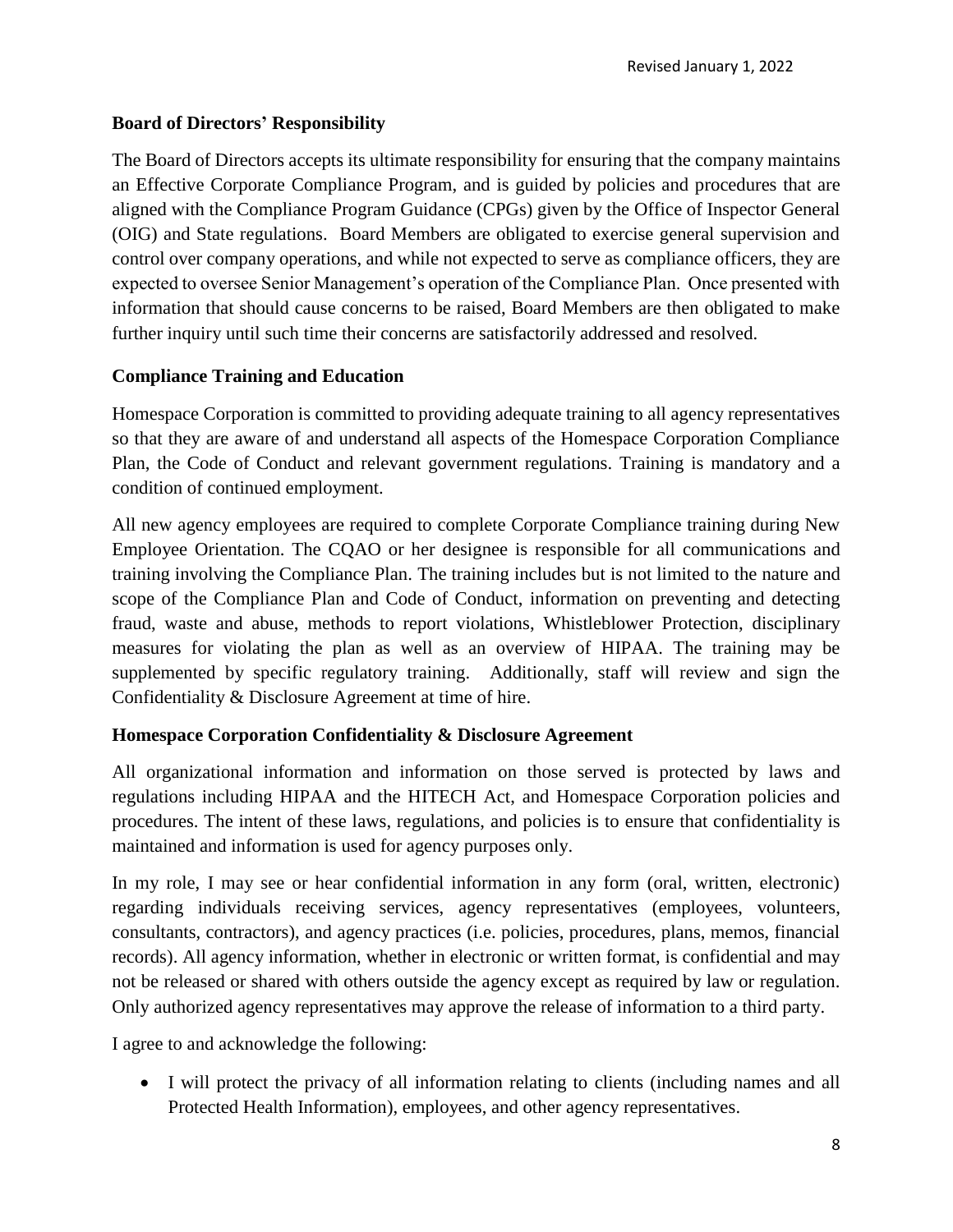- I understand that Homespace may take away my access to confidential information at any time.
- I will not misuse confidential information and will only access information necessary in my role. I will not disclose any confidential information unless required to do so in the official capacity of my relationship with Homespace.
- I will not share, change or destroy any confidential information unless it is in my role to do so. If any of these tasks are part of my role, I will do so in accordance with agency policy.
- I will only print information from a Homespace system when necessary for legitimate work-related purposes. I am accountable for this information until it is properly filed or disposed of.
- If I have access to electronic equipment and/or records, I will not share it with any unauthorized individual. I am responsible to protect my computer password or other access to confidential information. I understand that my use of an electronic system may be periodically monitored to ensure compliance with this agreement.
- I understand that I have an obligation to report to my Supervisor if I think someone is misusing confidential information or is using my password.
- I understand that upon termination of my relationship with the agency, I will return to Homespace all confidential information or data in my possession or control.
- I understand that once I have terminated my relationship with the agency, I have no right to access, use or share agency information.

I understand that failure to comply with this agreement may result in corrective action up to, and including, termination of my relationship with Homespace Corporation. I understand that I must also comply with any laws, regulations, and Homespace Corporation policies.

I have read and understand this Confidentiality & Disclosure Agreement and have had my questions fully addressed.

# **Reporting Suspected or Known Violations**

All agency representatives have a responsibility to report in a timely fashion any suspected violations of the agency's Compliance Plan and Federal, State and local laws and regulations. All Homespace Corporation representatives should report suspected violations of the agency's Compliance Plan, Code of Conduct or illegal activity to their supervisor. Supervisors and managers are required to notify the CQAO of any reported violations. If the violation was reported verbally to the supervisor, the reporting individual, with the assistance of the person they reported it to, shall write up the concern and forward it to the CQAO.

If the agency representative is not satisfied with their supervisor's response, is not comfortable speaking with their supervisor, or if at any time the agency representative prefers, they can contact the CQAO directly.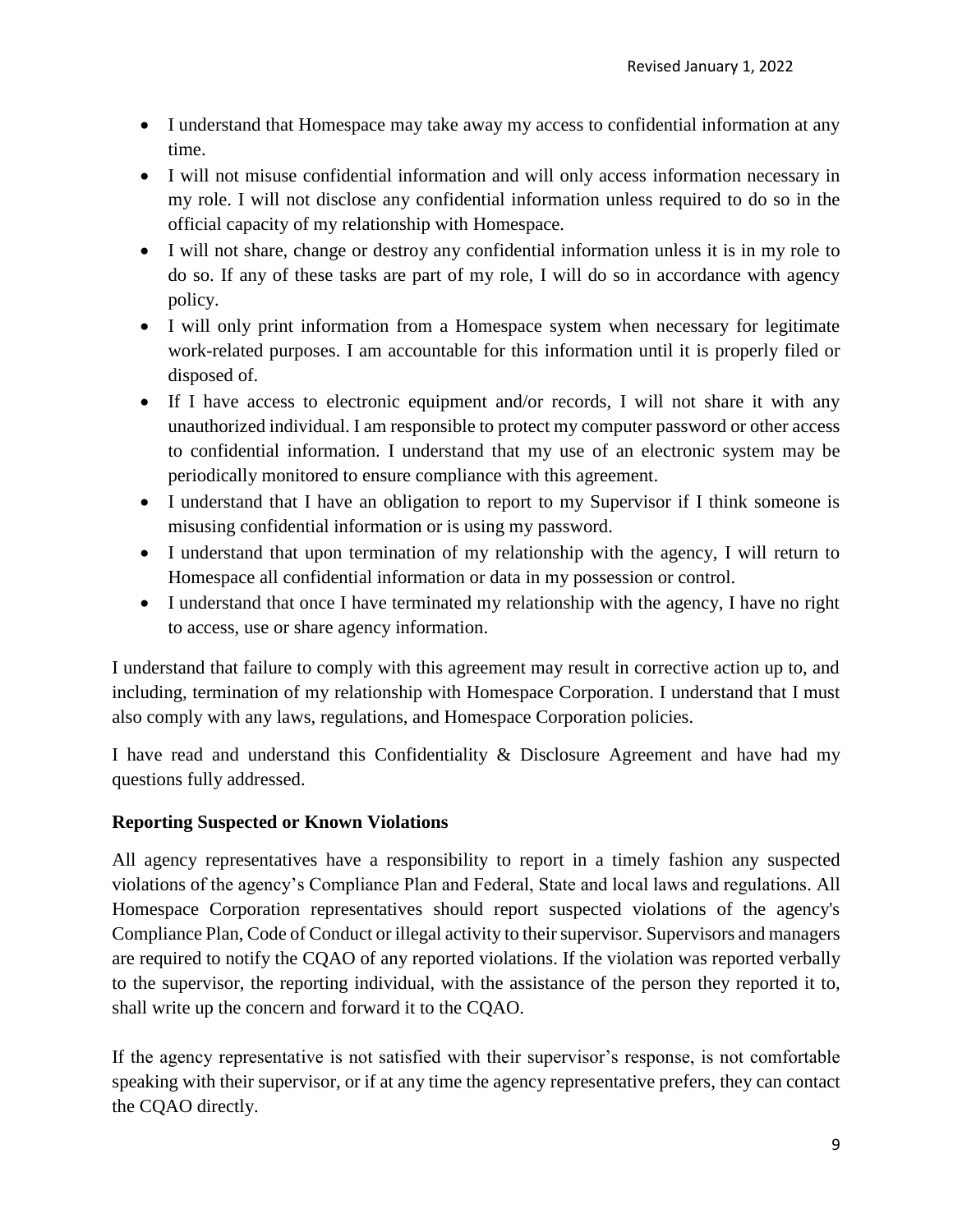The agency has established a "Corporate Compliance Helpline". This reporting system provides agency representatives the ability to report potential Corporate Compliance violations 24 hours a day by leaving a voicemail message regarding a concern. The "Corporate Compliance Helpline" is accessed by calling 716-220-7538 and is a direct line to the CQAO.

Callers do not have to leave their name if they wish to remain anonymous. However, it is helpful if agency representatives give their name so that during an investigation of the report, additional information can be obtained if necessary. Homespace Corporation will preserve an agency representative's anonymity to the extent possible. While the company will always strive to maintain the confidentiality of an agency representative's identity, there may be a point where the individual's identity may become known or may have to be revealed in certain circumstances. If the caller does not leave their name, they should leave a telephone number where they can be reached if the company needs additional information.

Agency representatives may also utilize locked compliance drop boxes to make an anonymous written report of a suspected violation. Drop boxes are located in the front offices at 135 Delaware Avenue, the SILP Program at 1030 Ellicott Street and Second Chance Home at 1117 Michigan Avenue. The CQAO checks the locked boxes weekly. Staff may also mail information to the attention of the CQAO to 135 Delaware Avenue, Buffalo, NY 14202. Finally, staff may email the CQAO directly at [Samantha.white@homespacecorp.org.](mailto:Samantha.white@homespacecorp.org)

# **Whistleblower Protection**

To encourage individuals to come forward and report misconduct involving false claims, the Federal False Claims Act contains a "Qui Tam" or whistleblower provision. Any Homespace Corporation representative who in good faith reports suspected violations will be protected from threats of retaliation, discharge, or other types of discrimination included but not limited to compensation or terms and conditions of employment that are directly related to the disclosure of such reports. In addition, no agency representative may be adversely affected because the employee refused to carry out a directive which, in fact, constitutes corporate fraud or is a violation of State or Federal law.

## **Non-Intimidation and Non-Retaliation**

Any individual who reports a compliance concern in good faith will be protected against retaliation and intimidation. In such an instance, retaliation is itself a violation of the Code of Conduct and is unlawful. Retaliation and intimidation will not be tolerated.

## **Non-Intimidation and Non-Retaliation Policy and Procedure**

## **I. Objective**

Homespace Corporation is committed to establishing a compliance culture that promotes prevention, detection and resolution of instances of conduct that do not conform to federal and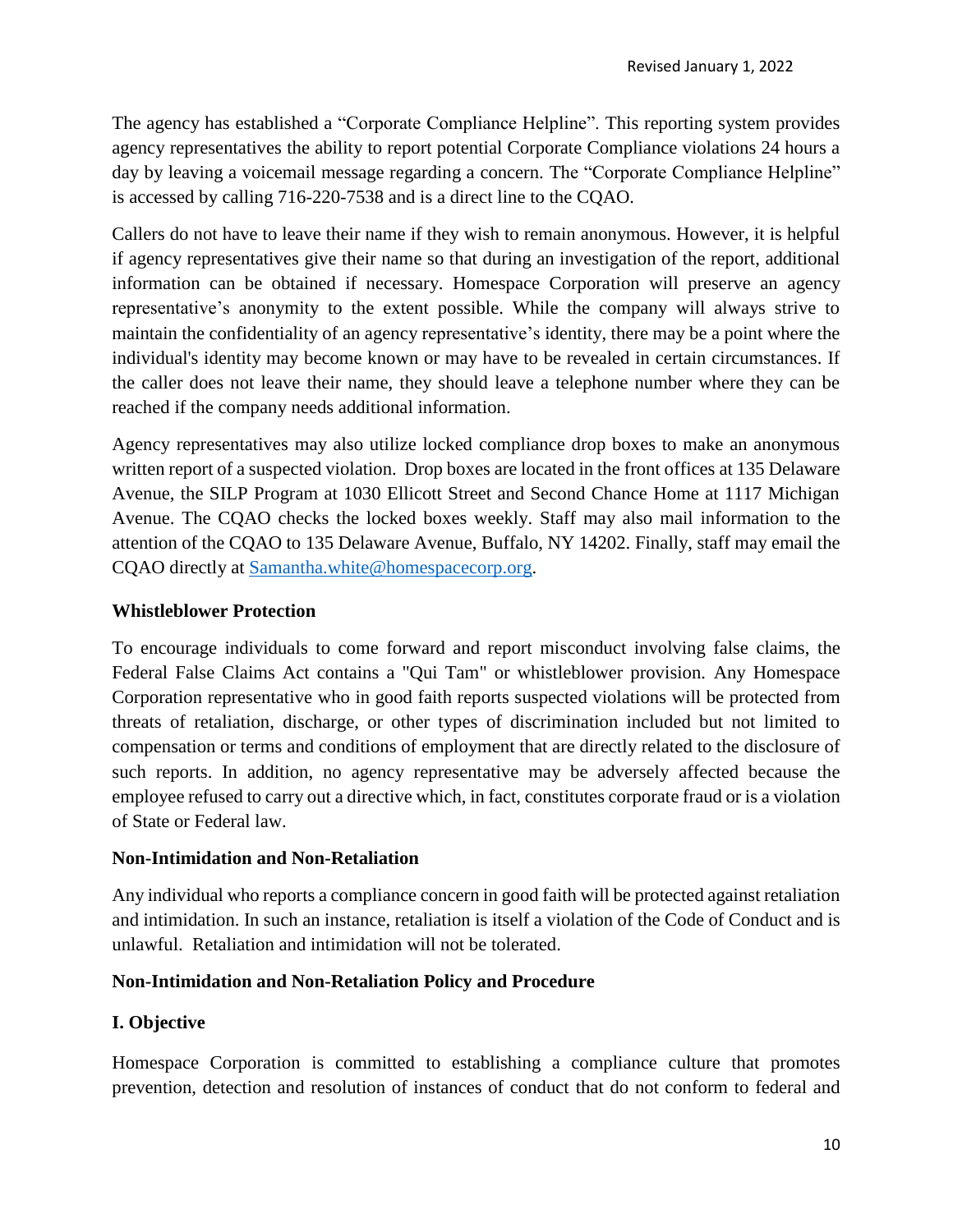state requirements as well as the organization's ethical and business practices. To promote this culture, Homespace Corporation has established a reporting process and a strict non-retaliation policy to protect employees who report problems and concerns in good faith from retaliation.

Homespace Corporation encourages reporting of suspected non-compliance issues to management and/or the Compliance Officer. At no time will intimidation or retaliation be tolerated, especially towards anyone who has come forward to make Homespace Corporation aware of a suspected compliance issue, fraud, waste or abuse. Intimidation and retaliation will result in discipline up to and including termination.

Retaliation occurs when an employer punishes an employee for engaging in legally protected activity. Retaliation can include any negative job action, such as demotion, discipline, termination, salary reduction or harassment.

# **II. Policy**

If an employee reported activity or conduct that they suspected was not consistent with the company's Compliance Plan, Federal, State, local laws and regulations (improper or illegal conduct or activity) and they believe that they have been subject to retaliation or intimidation as a result of the report, they should report the suspected retaliation to their direct supervisor. If the employee is not satisfied with their supervisor's response, is not comfortable speaking with their supervisor, or if at any time the employee prefers, he or she can contact the CQAO or Human Resources directly.

The CQAO, Human Resources or supervisory staff will investigate and consider the facts regarding the suspected retaliation or intimidation. Considerations may include the following:

- The facts surrounding the conduct or event that led to the suspected retaliation
- The timing of the suspected retaliation in relation to the reporting of the suspected improper or illegal activity or conduct
- Past performance evaluations
- The documented reason for the demotion or termination

Those who intimidate or retaliate against individuals who in good faith report activity or conduct that they suspect is not consistent with the Compliance Plan, Federal, State, local laws and regulations, will be subject to discipline consistent with Homespace Corporation's Progressive Discipline Policy up to and including termination.

# **Response & Discipline for Violations**

Every agency representative is responsible for conducting themselves according to legal and ethical standards. Investigations resulting in a decision that an agency representative has violated Homespace Corporation's Code of Conduct, policies and procedures or Federal and State laws and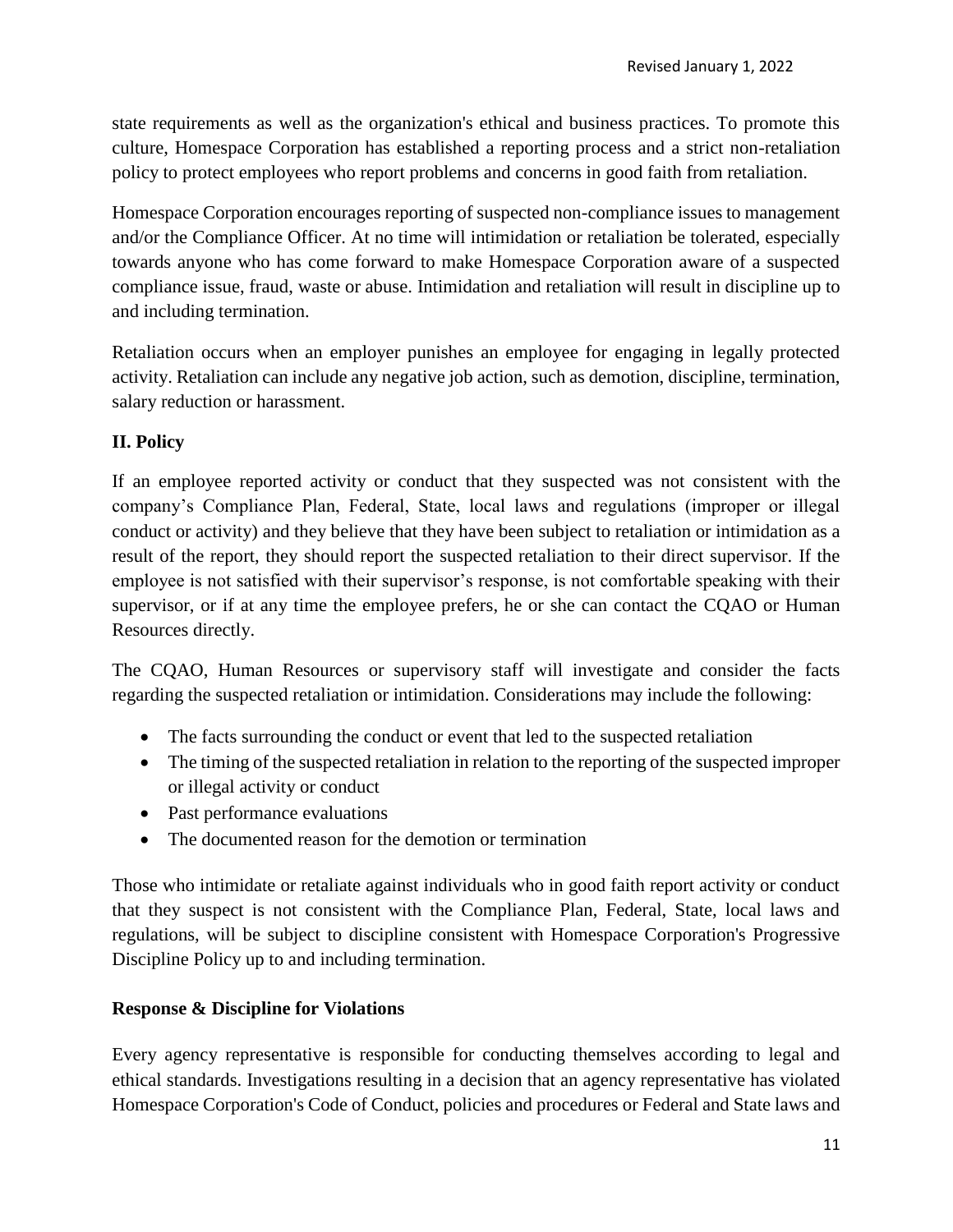regulations will result in sanctions against the agency representative if necessary. Further, sanctions will be imposed against any agency representative for failing to report suspected compliance problems, participating in non-compliant activity and encouraging, directing, facilitating or permitting non-compliant behavior.

A determination of the appropriate corrective, remedial or disciplinary action will be made based on the specific facts and circumstances of each case. Disciplinary sanctions will follow the Homespace Corporation's Progressive Discipline Policy up to and including termination. Disciplinary policies will be fairly and firmly enforced.

## **Screening Applicants/Excluded Individuals**

Job applicants who have been selected for employment or other positions within the agency must complete a series of background checks to ensure that there are no historical or personal incidents involving the applicant, which would adversely affect their ability to carry out their job duties or call into question their personal character in performing their job. Applicants for positions requiring specific credentials and/or licensure are required to provide verification of such.

Prior to employment all applicants are screened through the following databases: Justice Center Staff Exclusion List, New York State Central Registry and additional Inter-State Central Registries as required by law, Criminal Background Fingerprinting through Morphotrust, NYS Medicaid Exclusion List and the NYS Sex Offender Registry.

Agency representatives are required to inform Human Resources immediately of any changes in their criminal background and child abuse history.

The details of the results of the background checks undertaken by this policy shall be documented and kept by Human Resources.

# **Compliance Auditing & Monitoring**

The CQAO is responsible for ensuring that internal and external corporate compliance auditing takes place on a regular basis. Compliance related audits are conducted as a result of an investigation or as a proactive means of monitoring compliance in areas of actual or potential risk. Auditing and monitoring activities will include reviews of identified risk areas, non-compliance, potential fraud, waste and abuse, audit results, operations, systems, processes, policies, standards and other activities.

## **Investigations & Corrective Action**

Any suspected violations of Homespace Corporation's Code of Conduct, policies and procedures or Federal and State laws will be investigated by the appropriate personnel, typically Compliance or Human Resources personnel. All investigations are overseen by the CQAO or Human Resources. All investigations will be treated confidentially to the extent consistent with corporate interests and legal obligations. Homespace Corporation requires that all agency representatives fully cooperate in any such investigations. Results of investigations into suspected violations will